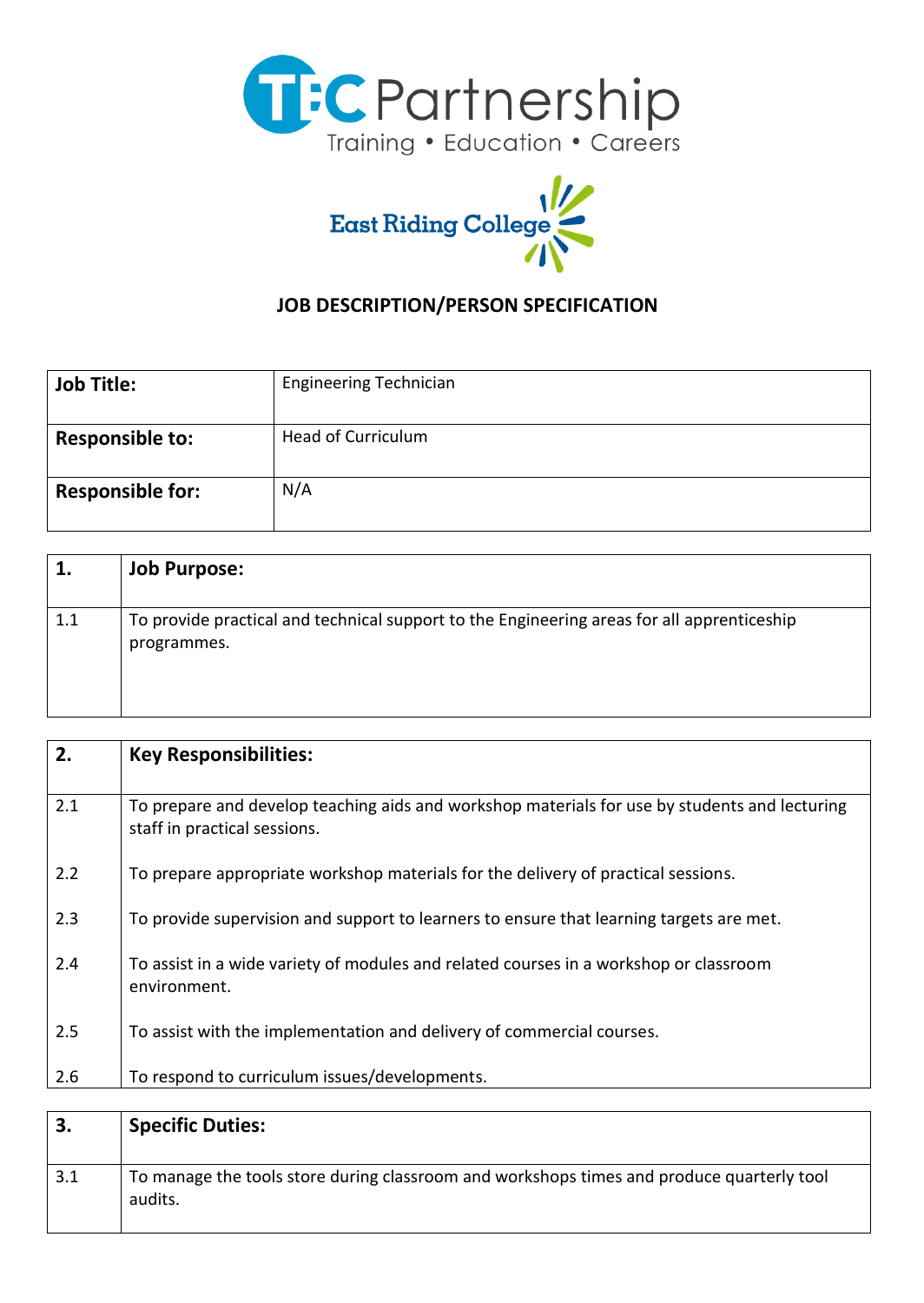| 3.2 | To respond effectively to routine enquiries from staff and learners, partners and the general<br>public. |
|-----|----------------------------------------------------------------------------------------------------------|
| 3.3 | To order materials, stock control, and maintaining inventories and other records.                        |
| 3.4 | To keep all records up to date for machines, workshops and PPE.                                          |
| 3.5 | To provide reports and other information as required by College Management.                              |

| 4.  | <b>Budget Responsibility:</b>                                                                                                                                                                                                                                                                                                                                                                                                                                                                                                        |
|-----|--------------------------------------------------------------------------------------------------------------------------------------------------------------------------------------------------------------------------------------------------------------------------------------------------------------------------------------------------------------------------------------------------------------------------------------------------------------------------------------------------------------------------------------|
| 4.1 | The post holder is required to ensure that the areas under their responsibility achieve budget on<br>a monthly/ annual basis. The post holder will be required to observe and comply with the<br>financial regulations of the Partnership at all times. (if no budget responsibility state "The post<br>has no specific budget responsibility other than the general requirement to ensure that any<br>spending they are responsible for is undertaken in accordance with the Partnership's purchasing<br>and financial regulations. |

| 5.  | <b>Continuing Professional Development:</b>                                                                                                                                                                                                                                                                                    |
|-----|--------------------------------------------------------------------------------------------------------------------------------------------------------------------------------------------------------------------------------------------------------------------------------------------------------------------------------|
| 5.1 | The post holder will proactively take part in the Partnership Appraisal (PDR) process and will<br>appraise any staff they are responsible for.                                                                                                                                                                                 |
| 5.2 | The post holder must undertake all training deemed mandatory by the Partnership (e.g.<br>Safeguarding, Equality and Diversity and Health and Safety) and will be expected to attend all<br>other relevant training and continuous professional development events. They are responsible<br>for their own professional updating |

| 6.  | <b>Health and Safety:</b>                                                                                                                                                                                                                   |
|-----|---------------------------------------------------------------------------------------------------------------------------------------------------------------------------------------------------------------------------------------------|
| 6.1 | The post holder will be required:                                                                                                                                                                                                           |
|     | To take reasonable care to safeguard their own safety and that of others with whom<br>$\bullet$<br>they work;                                                                                                                               |
|     | To cooperate with designated officers named by the Governors and/or the Principal and<br>$\bullet$<br>any other designated Institute manager to enable the Institute to comply with its<br>obligations under Health and Safety legislation. |
|     | Not to interfere with or to misuse anything provided in the interests of health and<br>$\bullet$<br>safety or welfare.                                                                                                                      |
|     | To report immediately any defects in plant, equipment or the environment<br>$\bullet$                                                                                                                                                       |

| <b>Equality and Diversity:</b> |
|--------------------------------|
|                                |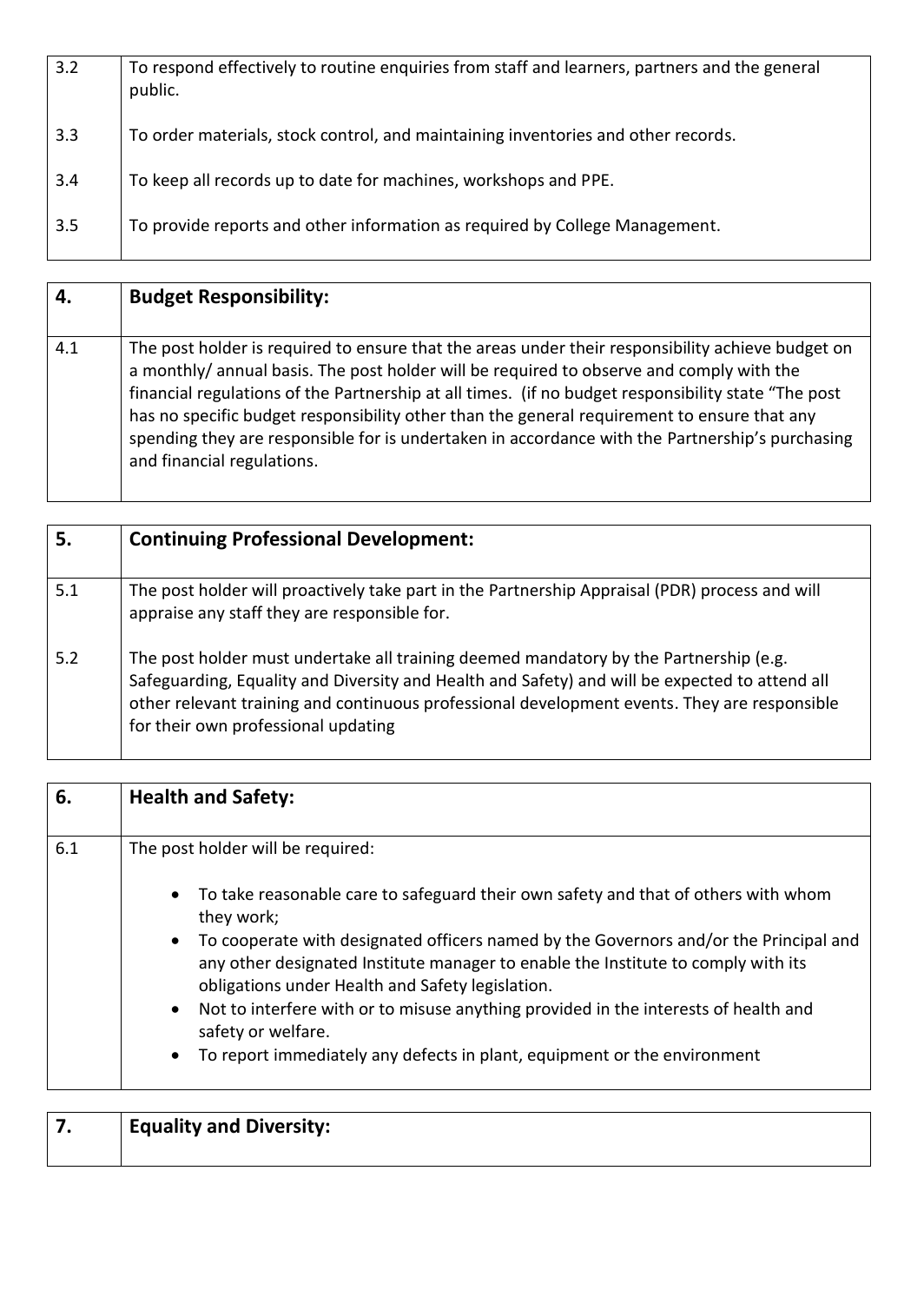| 7.1 | The Partnership is committed to the provision of equal opportunities and strives to ensure that |
|-----|-------------------------------------------------------------------------------------------------|
|     | unfair discrimination does not occur. All employees have a duty to ensure unfair discrimination |
|     | does not occur and to support the implementation of the Partnership's Equality policy as        |
|     | appropriate.                                                                                    |

| 8.  | <b>Safeguarding Children and Vulnerable Adults:</b>                                                                                                                                                                                                                                                                                                          |
|-----|--------------------------------------------------------------------------------------------------------------------------------------------------------------------------------------------------------------------------------------------------------------------------------------------------------------------------------------------------------------|
| 8.1 | The Partnership recognises that it has a statutory and moral duty towards safeguarding the<br>welfare of children, young people and, if appropriate, vulnerable adults who participate in any<br>Institute group activities and expects all staff to share this commitment. All safeguarding<br>mandatory training and updating must be undertaken (see 5.2) |

| 9.  | <b>TEC Partnership Policies and Procedures:</b>                                                                                                               |
|-----|---------------------------------------------------------------------------------------------------------------------------------------------------------------|
| 9.1 | All staff are required to be aware of and comply with all TEC Partnership Policies and Procedures<br>which are accessed via the Virtual Learning Environment. |

## **Note**

This job description is current as at the date of your appointment. In discussion with your line manager your post description may be varied at any time to reflect or anticipate changes in or to the post and you may be required to undertake other duties commensurate with the grade of your post.

**\_\_\_\_\_\_\_\_\_\_\_\_\_\_\_\_\_\_\_\_\_\_\_\_\_\_\_\_\_\_\_\_\_\_\_\_\_\_\_\_\_\_\_\_\_\_\_\_\_\_\_\_\_\_\_\_\_\_\_\_\_\_\_\_\_\_\_\_\_\_\_\_\_\_\_\_\_\_\_\_\_\_\_\_\_\_** 

*Please see following page for Person Specification*

| <b>Qualities</b>            | <b>Specific Requirements</b>                                        | E | D |
|-----------------------------|---------------------------------------------------------------------|---|---|
| <b>Qualifications and</b>   | Level 2/GCSE English and Maths.                                     | Е |   |
| <b>Training</b>             |                                                                     |   |   |
|                             | Level 3 or equivalent in Engineering or willing to work<br>towards. |   | D |
|                             |                                                                     |   |   |
|                             |                                                                     |   |   |
|                             |                                                                     |   |   |
| <b>Specialist Knowledge</b> | Awareness of Engineering Safety regulations.                        | E |   |
|                             | Awareness of the Health & Safety at Work Act.                       | E |   |
|                             | Knowledge of workplace risk assessments.                            |   | D |
|                             |                                                                     |   |   |